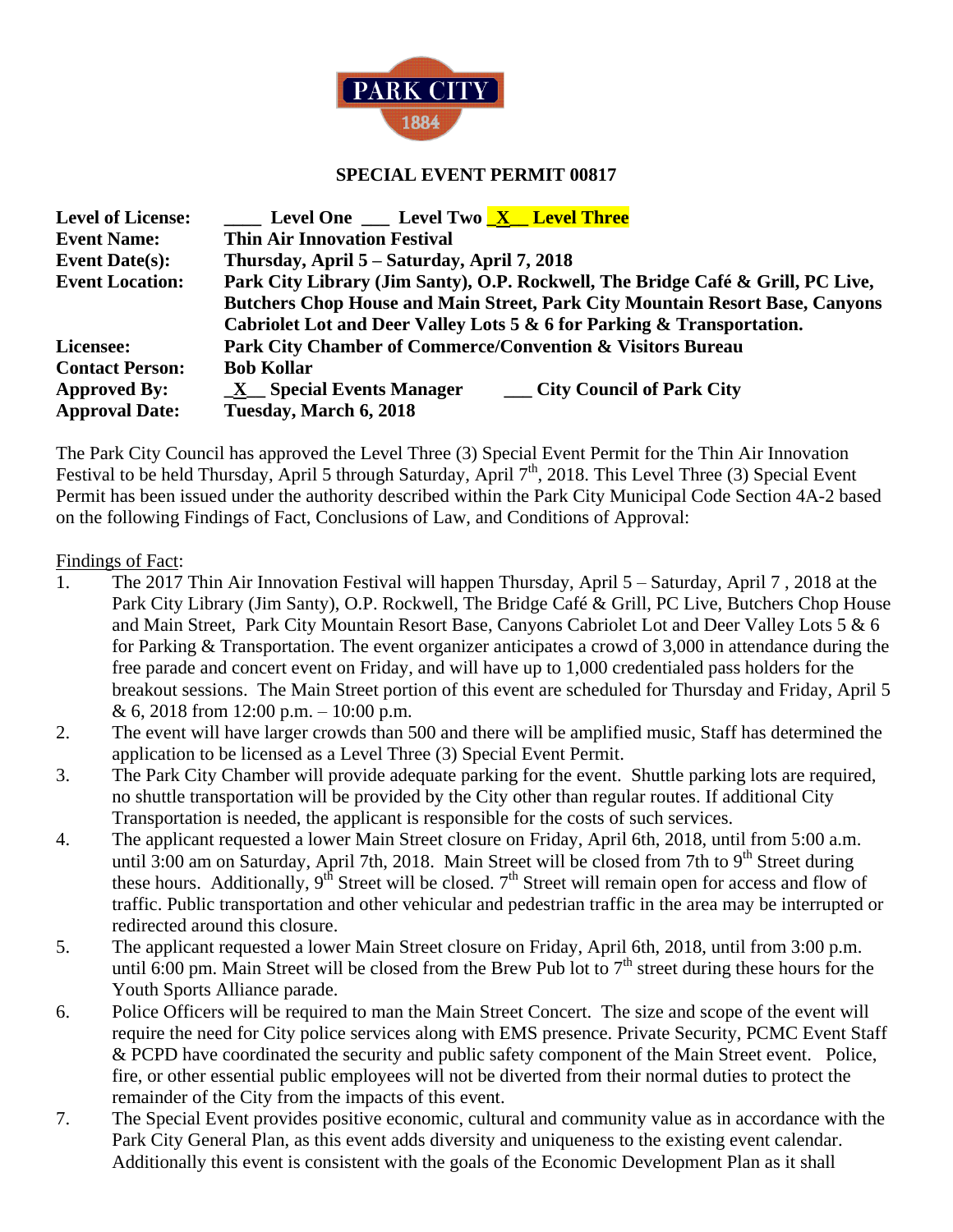provide positive economic benefit to the City through tax benefits, resort visitation, marketing and branding value.

- 8. The events taking place at in Park City limits, as well as events in other jurisdictions anticipates crowds no larger than a total of 1,000 attendees per day and 3,000 attendees per day during the Friday night parade and concert. The type of event will not unduly interfere with the movement of police, fire, ambulance, and other emergency vehicles on the streets or with the provision of other public health or safety services.
- 9. There are no other approved Special Event Permits for the time frame of April 5 April 7, 2018. Staff finds that none of the event will negatively impact the health, safety, or welfare of the general public.
- 10. This application was submitted by Bob Kollar of the Park City Chamber of Commerce/Convention and Visitors Bureau. Bob has worked with City Staff to ensure that all conditions of the event will be met. The Applicants have demonstrated an ability and willingness to conduct the events pursuant to the terms and conditions of the Park City Municipal Code and have never failed to conduct a previously authorized event in accordance with the law or the terms of a license, or both.

## Conclusions of Law:

1. The application is consistent with the requirements of the Park City Municipal Code, Title 4A-2.

## Conditions of Approval:

- 1. The applicant, at its cost, shall incorporate such measures as directed by Staff in order to ensure that any safety, health or sanitation equipment and services or facilities reasonably necessary to ensure that the event will be conducted with due regard for safety are provided and paid for by the applicant.
- 2. The applicant has been given a fee estimate amounting to \$9,804.00 for City Service Fees including: Application, Parking Spaces, Equipment, Police Services, Fire/Building Permits, and Parks Cleaning. The applicant will be billed for any fees that are not approved as part of the fee reduction request or additional fees assessed by the Special Events Department after the event has concluded.
- 3. Building permits and inspections, along with any associated fees, are required for tents or proposed temporary structures, and signage must be obtained no later than Tuesday, April 3, 2018.
- 4. The Applicant shall provide all required permits required by federal, state and local agencies, along with any associated fees and the Applicant will abide by all City and Land Management Codes.
- 5. The Applicant will work with Staff in order to ensure that any safety, health, or sanitation equipment, and services or facilities reasonably necessary to ensure that the event will be conducted with due regard for safety are provided and paid for by the Applicant. The Applicant shall provide monitors for crowd control and safety, in addition to, any other services or facilities necessary to ensure compliance with City noise, sign or other applicable ordinance(s). For the amplified music, the applicant shall be responsible for ensuring that the sound system maintains the sound at a decibel level of ninety (90), as measured twenty-five feet (25') in front of the stage. Music shall begin no earlier than noon (12:00 p.m.) and shall conclude no later than 10:00 p.m.
- 6. The applicant is responsible for Operational, Parking and Pedestrian Management Plan in a form approved by the Park City Municipal Event Manager and Chief of Police.
- 7. The applicant's use of barricade and signage will be in accordance with the Manual of Uniform Traffic Control Devices (MUTCD) for the duration of the event.
- 8. All third party approval including Resort Properties, and County and State approvals required by Tuesday, April 3, 2018.
- 9. The Park City Special Events, Police, Fire, Building Official/Fire Marshal and Emergency Management have the right to cancel the event upon any condition, violation or weather that jeopardizes the life, safety or property of the residents or visitors of Park City.
- 10. The approval identification provided with the approval of this permit must be in possession of the applicant at all times while on location and must be made available for inspection when requested by City authorities or the public. The Applicant provides a schedule of events, and provides access to any site for purposes of Code enforcement as outlined by Park City Municipal Code 4A-2.
- 11. The Applicant will provide Park City Municipal Corporation with proof of liability